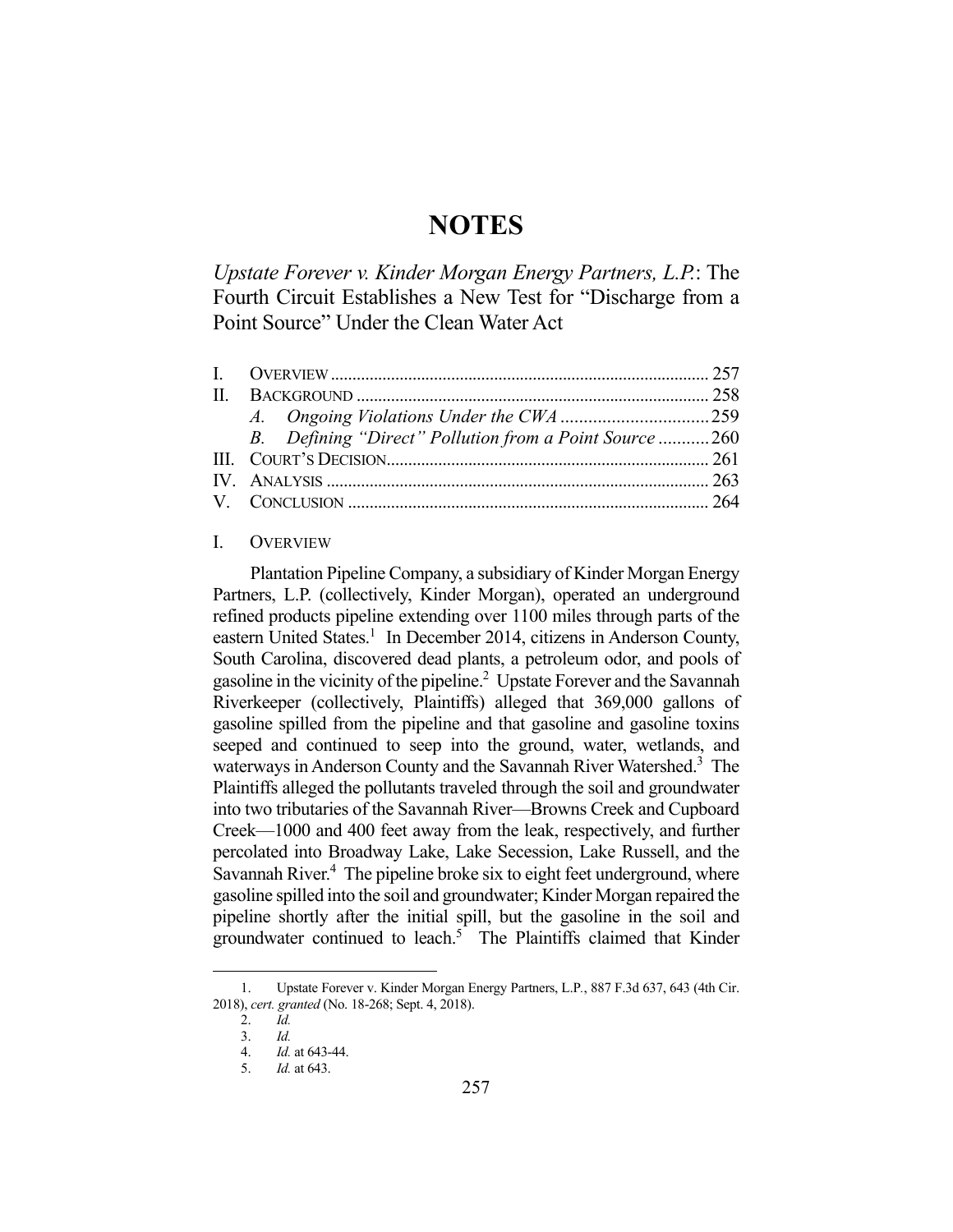Morgan recovered 209,000 gallons of the gasoline and contaminants by the end of 2015 but that it did not recover a significant portion of the remaining 160,000 gallons in the adjacent wetlands of the Savannah River after that time.<sup>6</sup>

 In December 2016, the plaintiffs filed a lawsuit against Kinder Morgan alleging discharges of gasoline and gasoline pollutants without a permit, in violation of the Clean Water Act (CWA) under 33 U.S.C. § 1311(a).<sup>7</sup> Kinder Morgan moved to dismiss the Plaintiffs' complaint, under Rules 12(b)(1) and 12(b)(6), for lack of subject matter jurisdiction and failure to state a claim for relief.<sup>8</sup> The district court held that the Plaintiffs failed to state a claim because Kinder Morgan repaired the pipeline; thus, it was no longer discharging pollutants "directly" into navigable waters.<sup>9</sup> The district court also held that the Plaintiffs' claim lacked subject matter jurisdiction, stating that the CWA does not include the movement of pollutants through groundwater that is "hydrologically connected" to navigable waters.<sup>10</sup> The United States Court of Appeals for the Fourth Circuit *held* that the discharge of a pollutant reaching navigable waters 1000 feet or less from the point source through groundwater with a direct hydrological connection to the navigable water(s) fell within the scope of the CWA, thereby reversing the district court.<sup>11</sup> In September 2018, the case was granted certiorari by the Supreme Court.

## II. BACKGROUND

 In 1972, Congress enacted the CWA to prohibit the discharge of certain contaminants, or "effluents," into the "navigable waters" of the United States.<sup>12</sup> The purpose of the CWA is "to restore and maintain the chemical, physical, and biological integrity of the Nation's waters."13 Prior to the CWA, federal law provided water quality standards specifying acceptable levels of pollution, but that approach was found to be broadly ineffective because the standards focused on "tolerable effects" instead of

 <sup>6.</sup> *Id.*

 <sup>7.</sup> *Id.* at 644.

 <sup>8.</sup> *Id*. at 645.

 <sup>9.</sup> *Id.*

 <sup>10.</sup> *Id.* 

 <sup>11.</sup> *Id.* at 652.

<sup>12.</sup> *Id.* at 642 (citing S. Appalachian Mountain Stewards v. A & G Coal Corp., 758 F.3d 560, 563 (4th Cir. 2014); Piney Run Pres. Ass'n v. Cty. Comm'rs of Carroll Cty*.*, 268 F.3d 255, 264-65 (4th Cir. 2001).

 <sup>13. 33</sup> U.S.C. § 1251(a) (2018).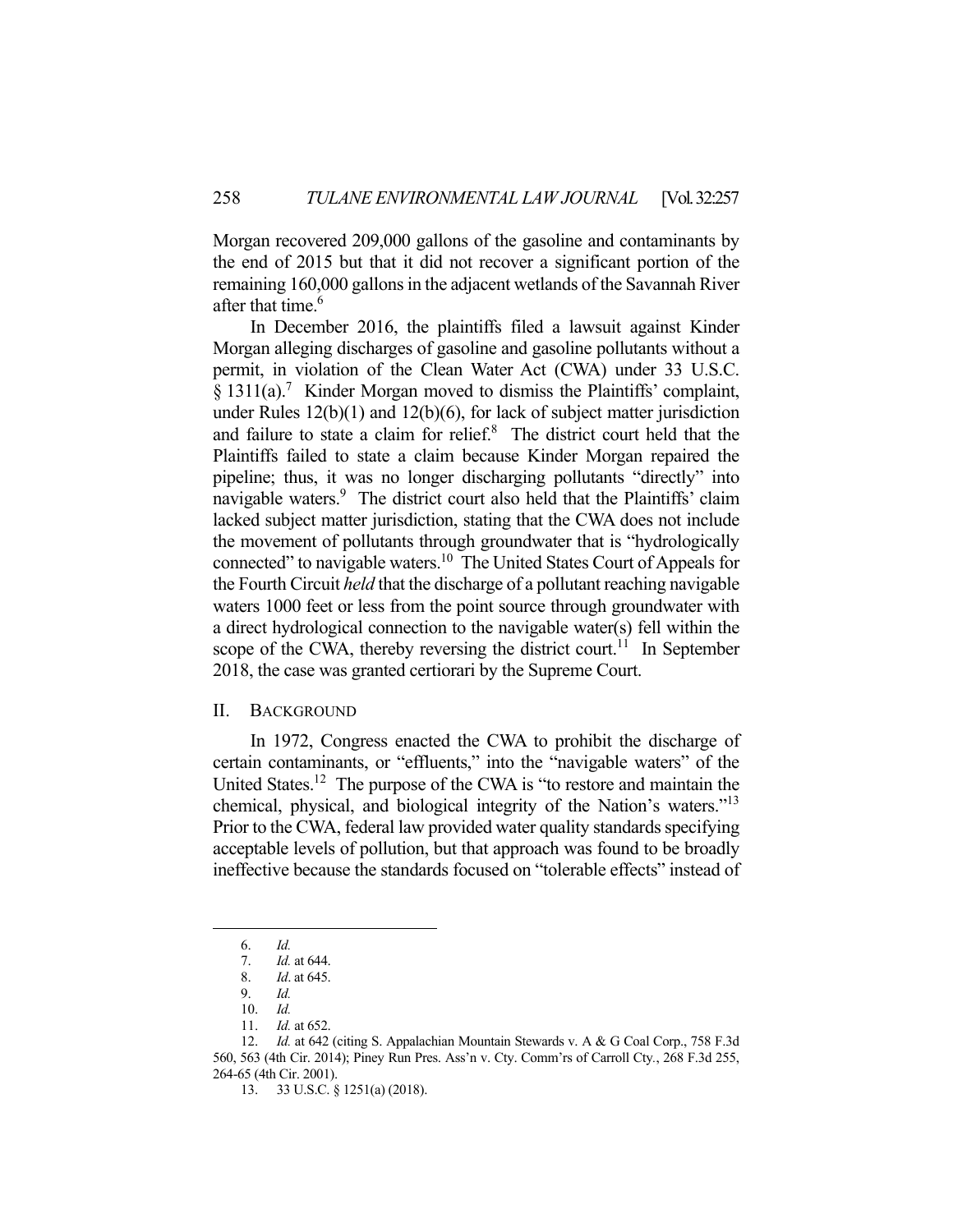the preventable causes of water pollution.<sup>14</sup> The previous regulatory framework also only applied to industrial polluters, required some dischargers to obtain both federal and state permits, and two federal agencies shared the federal permit authority.<sup>15</sup> Under the CWA, Congress made the focus of the law limiting discharges of pollutants.<sup>16</sup> A central provision of the CWA establishes that "the discharge of any pollutant by any person shall be unlawful."<sup>17</sup>

 The CWA authorizes exceptions to the discharge of pollutants with permits issued under the National Pollutant Discharge Elimination System (NPDES), which allow the permittee limited discharges of pollutants.<sup>18</sup> For one to be liable for a violation under the CWA, there are five requirements: (1) a pollutant must be (2) added (3) to navigable waters (4) from (5) a point source.<sup>19</sup> The CWA authorizes both the government and citizens to bring suit against a polluter; citizen suits must meet several notice requirements.<sup>20</sup>

## *A. Ongoing Violations Under the CWA*

 Under the CWA, courts only have jurisdiction over a citizen suit if the complaint alleges an ongoing violation in good faith.<sup>21</sup> A plaintiff can prove an ongoing violation by proving a violation is continuing on or after the date the complaint is filed, or by citing evidence where a reasonable trier of fact could find a continuing likelihood of a recurrence in intermittent or sporadic violations.<sup>22</sup> If a violation of the CWA were "wholly past," a court would not have jurisdiction to hear a citizen suit under the CWA, even if the past discharge violated the statute.<sup>23</sup>

 The Fourth Circuit had not defined an ongoing violation under the CWA, but the court defined as much in *Goldfarb v. Mayor & City Council of Baltimore*, where it held the city had committed an ongoing violation under the Resource Conservation and Recovery Act (RCRA); in that case, Baltimore had stored hazardous chemicals that leaked and continued to

1

20. 33 U.S.C. § 1365(a)-(b).

 <sup>14.</sup> *See* EPA v. State Water Res. Control Bd*.*, 426 U.S. 200, 203 (1976).

 <sup>15.</sup> *Id.*

 <sup>16.</sup> *See, e.g.,* Friends of the Earth, Inc. v. Gaston Copper Recycling Corp*.*, 204 F.3d 149, 151 (4th Cir. 2000).

 <sup>17. 33</sup> U.S.C. § 1311(a).

 <sup>18.</sup> *Id.* § 1342(a).

 <sup>19.</sup> Nat'l Wildlife Fed'n v. Gorsuch, 693 F.2d 156, 165 (D.C. Cir. 1982).

 <sup>21.</sup> Gwaltney of Smithfield, Ltd. v. Chesapeake Bay Found., Inc., 484 U.S. 49, 64 (1987).

 <sup>22.</sup> Chesapeake Bay Found., Inc. v. Gwaltney of Smithfield, Ltd*.*, 884 F.2d 170, 171-72 (4th Cir. 1988).

 <sup>23.</sup> *Gwaltney*, 484 U.S. at 64.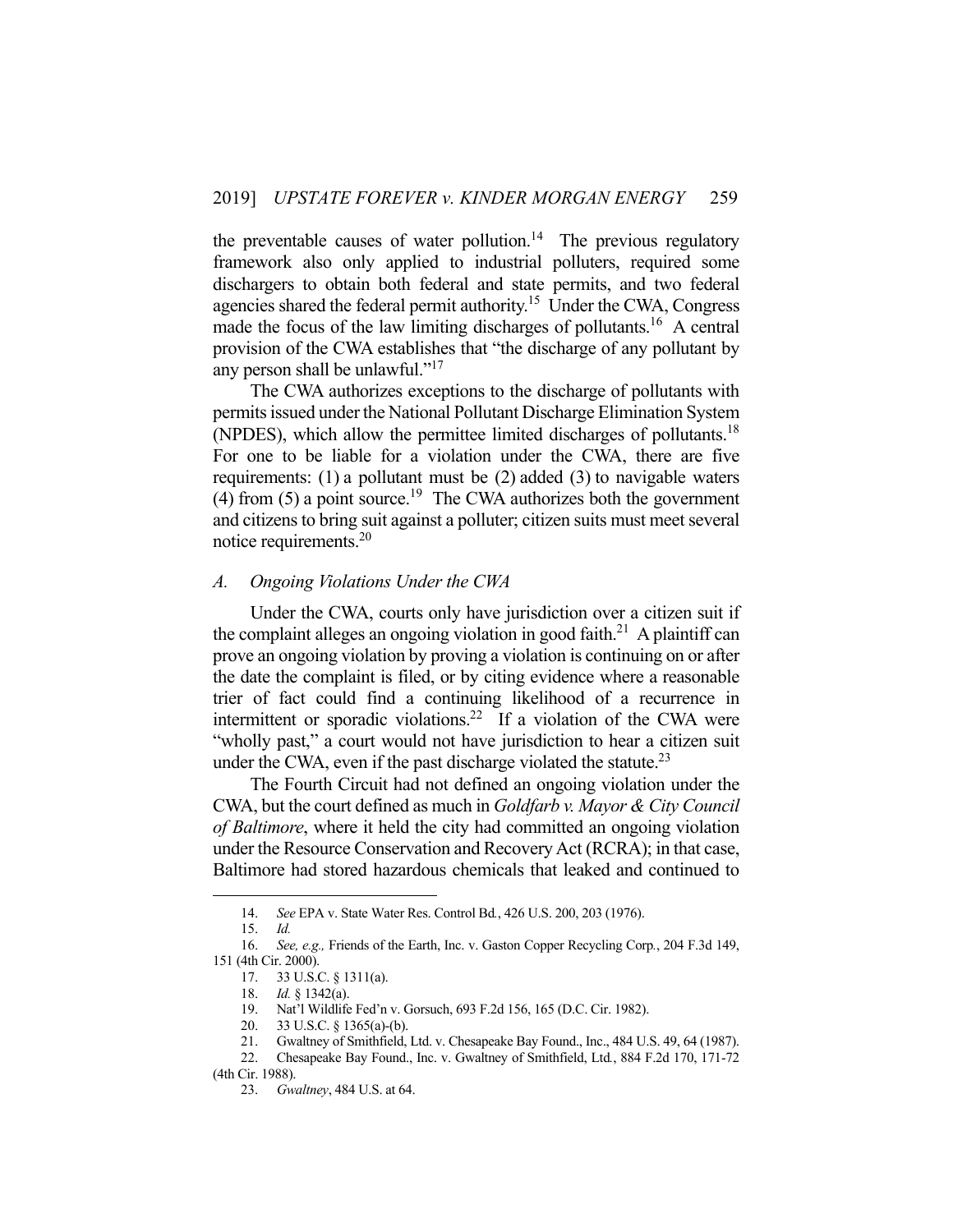migrate into the soil in violation of RCRA permitting standards.<sup>24</sup> The court in that case cited the Second Circuit, which reasoned that "although a defendant's *conduct* that is causing a *violation* may have ceased in the past . . . what is relevant is that the *violation* is continuous or ongoing.25 The proper inquiry thus centers on whether the defendant's past or present actions cause an ongoing violation of the statute.<sup>26</sup>

## *B. Defining "Direct" Pollution from a Point Source*

 The CWA defines a point source as "any discernible, confined and discrete conveyance, including but not limited to any pipe, ditch, channel, tunnel, conduit, well, discrete fissure, container, rolling stock, concentrated animal feeding operation, or vessel or other floating craft."<sup>27</sup> The language of the CWA only requires that a discharge come "from" a "point source."<sup>28</sup> The Supreme Court has held that a point source "need" not be the original source of the pollutant; it need only convey the pollutant to 'navigable waters."<sup>29</sup> In a plurality opinion of the Supreme Court, Justice Scalia observed that "[t]he Act does not forbid the 'addition of any pollutant *directly* to navigable waters from any point source,' but rather the 'addition of any pollutant *to* navigable waters.'"30 Justice Scalia also observed that lower courts have held that discharges into intermittent channels that wash downstream likely violate the CWA, even if pollutants passed through conveyances in between the point source and the navigable waters.<sup>31</sup>

 In *Concerned Area Residents for the Environment v. Southview Farm*, the Second Circuit held that liquid manure from tankers that reached navigable waters through intervening fields was a discharge from a point source.32 The Second Circuit cited *Southview Farm* in *Waterkeeper Alliance, Inc. v. EPA*, where the court held that, if it were to require both the cause of the pollution and any intervening land to qualify as point sources, this would result in pollutants needing to be channelized not once, but twice before the EPA could regulate them.<sup>33</sup> The Ninth

 <sup>24. 791</sup> F.3d 500, 512 (4th Cir. 2015).

 <sup>25.</sup> *Id.* at 513 (citing S. Rd. Assocs. v. IBM Corp*.*, 216 F.3d 251, 255 (2d Cir. 2000)).

 <sup>26.</sup> *Id.*

 <sup>27. 33</sup> U.S.C. § 1362(14) (2018).

 <sup>28.</sup> *See id.* § 1362(12)(A).

 <sup>29.</sup> S. Fla. Water Mgmt. Dist. v. Miccosukee Tribe of Indians, 541 U.S. 95, 105 (2004).

 <sup>30.</sup> Rapanos v. United States, 574 U.S. 715, 743 (2006) (quoting 33 U.S.C. § 1362(12)(A)).

 <sup>31.</sup> *Id.*

 <sup>32. 34</sup> F.3d 114, 119 (2d Cir. 1994).

 <sup>33. 399</sup> F.3d 486, 510-11 (2d Cir. 2005) (citing *Southview Farm*, 34 F.3d at 119).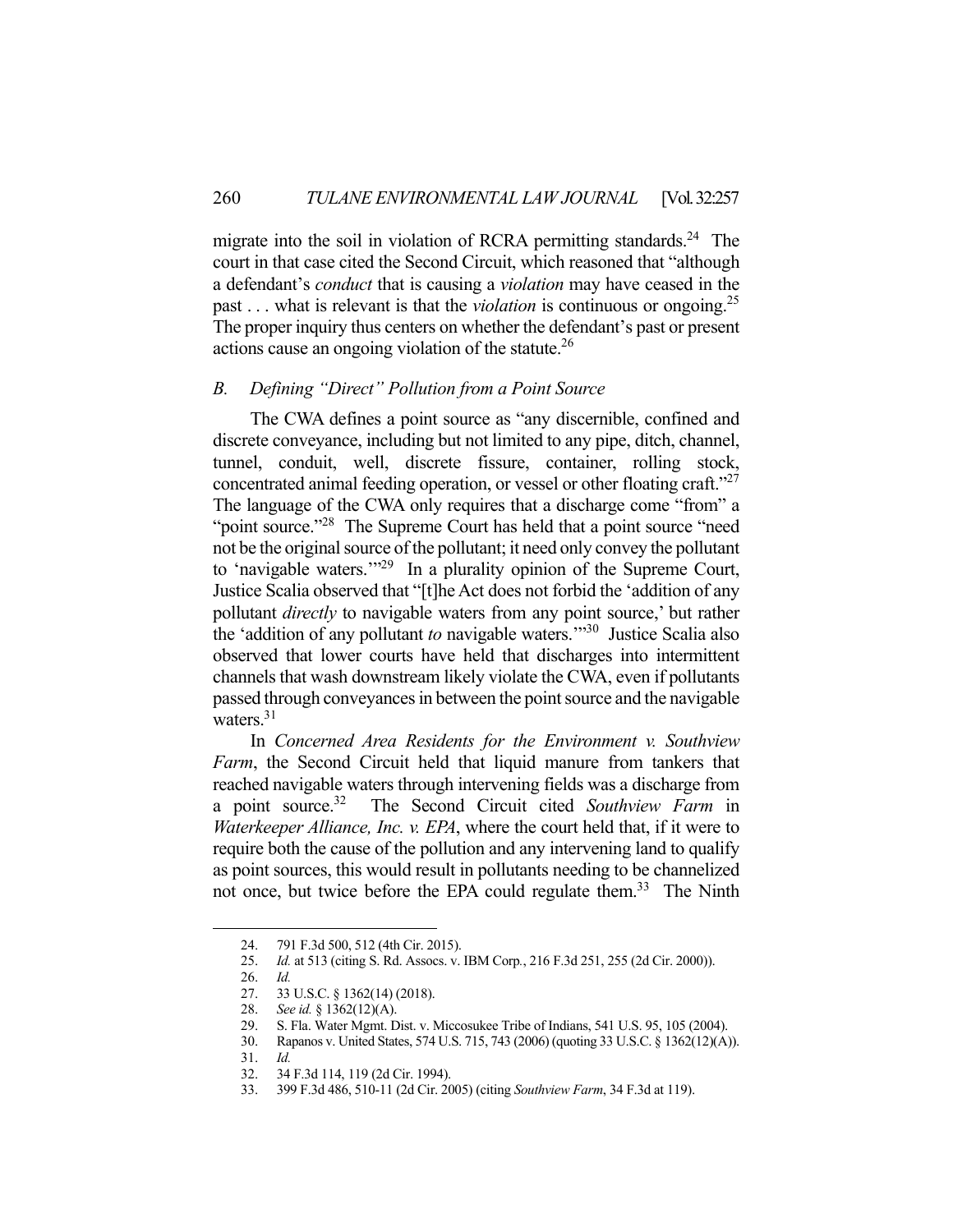Circuit recently took a similar position in *Hawai'i Wildlife Fund v. City of Maui*, rejecting the idea that one can only be liable under the CWA for discharges made directly into navigable waters.<sup>34</sup>

### III. COURT'S DECISION

 In the noted case, the Fourth Circuit held that (1) the Plaintiffs alleged an ongoing violation of the CWA, and (2) a plaintiff must allege a direct hydrological connection between groundwater and navigable waters to state a valid claim under the CWA.<sup>35</sup> The court made the holding factspecific and held that the Plaintiffs stated a valid, redressable claim when they alleged pollutants were seeping into navigable waters about 1000 feet from the pipeline.<sup>36</sup>

 For the ongoing violation issue, the Fourth Circuit relied upon the text of the CWA, in which no language explicitly bars a plaintiff from seeking injunctive relief after the polluter repaired the initial cause of the pollution.<sup>37</sup> The court compared the CWA to the RCRA, which, for a citizen suit, requires only that the plaintiff allege a polluter has violated an effluent limitation.<sup>38</sup> Further, the court relied in part upon the Second Circuit's interpretation of the RCRA, whereby that court held that a defendant's current activity at a site was not a prerequisite for finding a current violation.39 The Fourth Circuit likewise rejected Kinder Morgan's interpretations of two cases from other circuits, holding that the facts in the instant matter were distinguishable from those in the other cases.<sup>40</sup> For these reasons, the Fourth Circuit held the Plaintiffs alleged an ongoing violation of the CWA, and the district court erred in dismissing the complaint for lack of subject matter jurisdiction.<sup>41</sup>

1

41. *Id.* 

 <sup>34. 886</sup> F.3d 737, 752 (9th Cir. 2018).

 <sup>35.</sup> Upstate Forever v. Kinder Morgan Energy Partners, L.P*.*, 887 F.3d 637, 651 (4th Cir. 2018), *cert. granted* (No. 18-268; Sept. 4, 2018).

 <sup>36.</sup> *Id.* at 651-52.

 <sup>37.</sup> *Id.* at 647.

 <sup>38.</sup> *Id.*

 <sup>39.</sup> *Id.* at 648 (citing S. Rd. Assocs. v. IBM Corp*.*, 216 F.3d 251, 254 (2d Cir. 2000)).

 <sup>40.</sup> *See id.* at 649 (citing Conn. Coastal Fishermen's Ass'n v. Remington Arms Co., 989 F.2d 1305, 1312-13 (2d Cir. 1993); Hamker v. Diamond Shamrock Chem. Co., 756 F.2d 392, 397 (5th Cir. 1985)).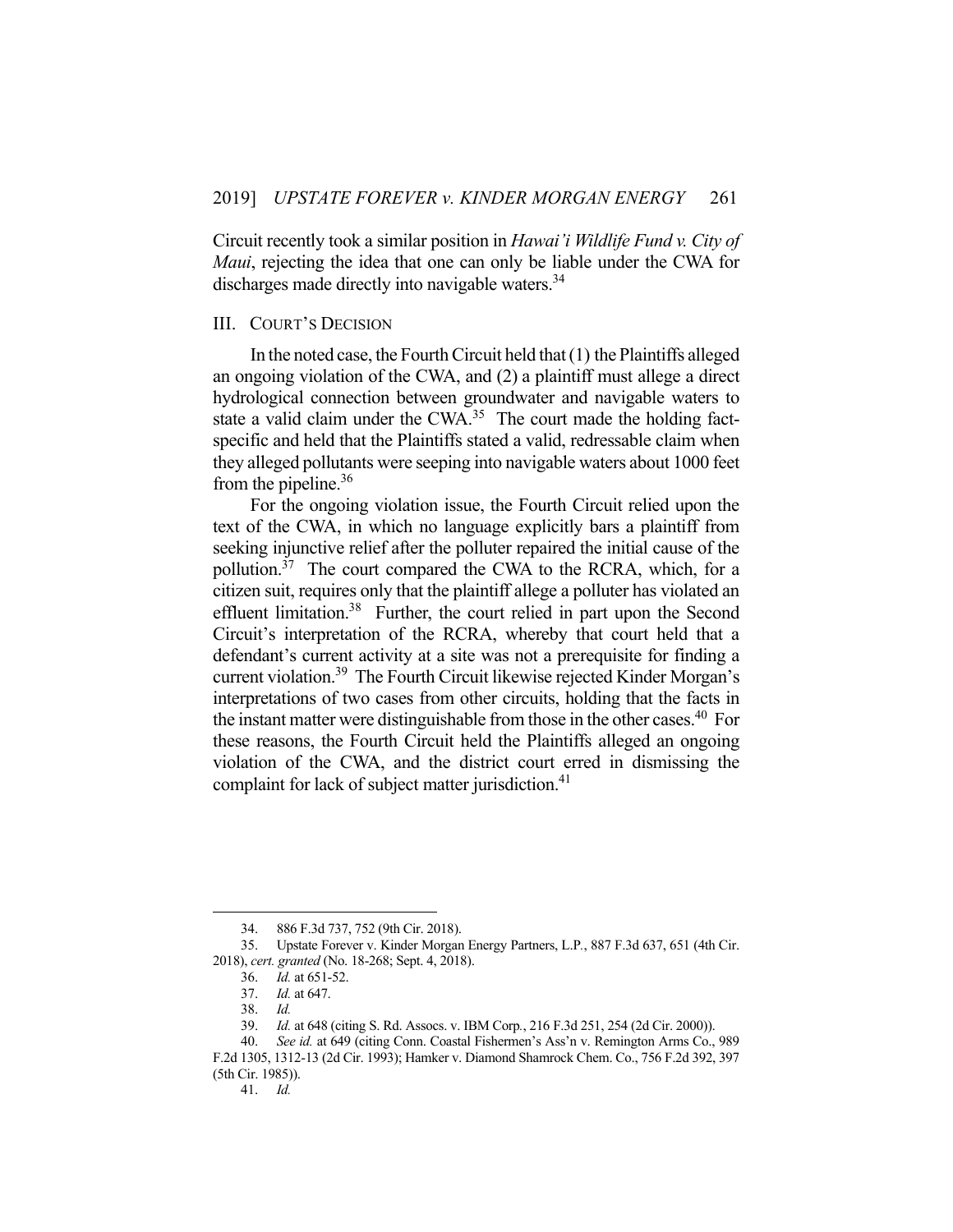The court then focused on an issue of first impression: whether the discharge of a pollutant that moves through groundwater before reaching navigable waters falls under the purview of the CWA.<sup>42</sup> The Fourth Circuit relied on Justice Scalia's plurality opinion in *Rapanos v. United States*, which noted that the CWA does not proscribe the "addition of any pollutant *directly* to navigable waters from any point source, but rather the addition of any pollutant to navigable waters."43 The court also incorporated Scalia's observation that federal courts consistently held that the discharge of a pollutant that washes downstream likely violates the  $CWA.<sup>44</sup>$ 

 The Fourth Circuit also incorporated a textual analysis of the CWA, reasoning that a discharge need only come from a point source.<sup>45</sup> Relying upon dictionary definitions of the word "from," the court developed a plain-meaning analysis indicating that a starting point does not need to convey the pollutants directly to navigable waters for the purposes of the CWA.46 The court reasoned that holding otherwise would require that the pollutants travel through other point sources entirely until the pollutant reached navigable water.47 The court cited *Waterkeeper Alliance* from the Second Circuit, which rejected the same reasoning and held that requiring both the cause of pollution and intervening land to qualify as point sources would impose a requirement that pollutants would need to be channelized twice before the EPA could regulate them, which would be outside of the scope of what Congress contemplated in drafting the CWA.<sup>48</sup>

 The court, however, did not take the position that a discharge through groundwater alone would support liability under the CWA, but only where there was a "direct hydrological connection."49 Further, determining whether a direct hydrological connection exists is a factual inquiry.<sup>50</sup> The court reasoned that, since the Plaintiffs alleged the pollutants leached into navigable waters about 1000 feet from the pipeline, and that the Tenth Circuit held that a discharge passing through a 2.5-mile tunnel between a mine shaft and navigable waters was covered under the CWA, it was

 <sup>42.</sup> *Id.*

 <sup>43.</sup> *Id.* at 650 (citing Rapanos v. United States, 547 U.S. 715, 743 (2006) (quoting 33 U.S.C. § 1362(12)(A) (2018))).

 <sup>44.</sup> *Id.* (citing *Rapanos*, 547 U.S. at 743 (citing United States v. Velsicol Chem. Corp*.*, 438 F. Supp. 945, 946-947 (W.D. Tenn. 1976))).

 <sup>45.</sup> *Id.* (citing 33 U.S.C. § 1362 (12)(A)).

 <sup>46.</sup> *Id.* 

 <sup>47.</sup> *Id.* 

 <sup>48.</sup> *Id.* (citing Waterkeeper All. v. EPA, 399 F.3d 486, 510-11 (2d Cir. 2005)).

 <sup>49.</sup> *Id.* at 651.

 <sup>50.</sup> *Id.*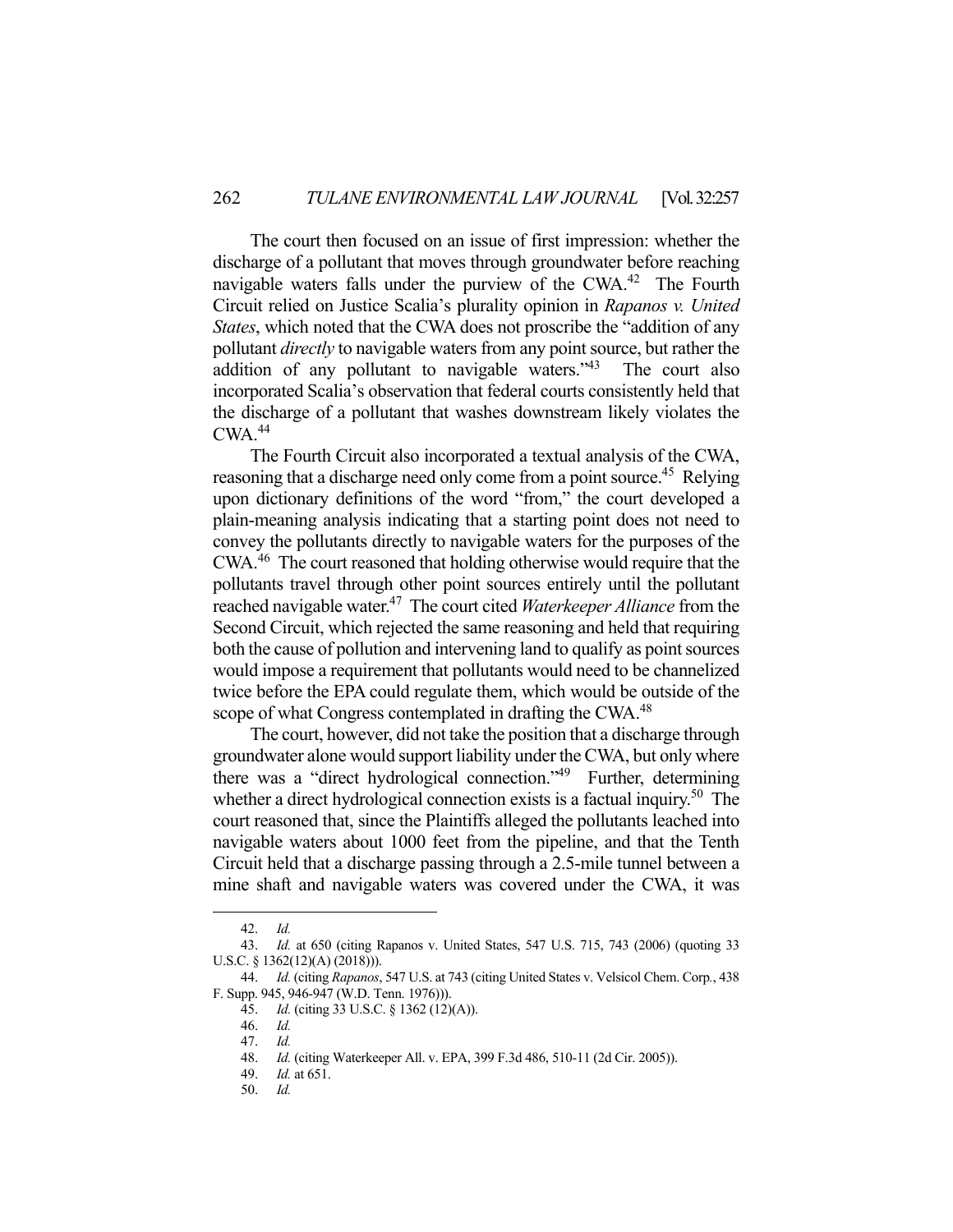evident the CWA applied to the seepage in the noted case.<sup>51</sup> Lastly, the court noted that the origin of the pollutants was not at issue and the discharge was traceable to the pipeline so as to provide evidence of a discharge from a point source under the CWA.<sup>52</sup> The Fourth Circuit therefore held that a discharge of pollutants reaching navigable waters located 1000 feet or less from the point source through groundwater with a direct hydrological connection fell within the scope of the CWA.<sup>53</sup>

#### IV. ANALYSIS

 The holding in the noted case accords with Second and Ninth Circuit precedent, such that the discharge of a pollutant need not be channeled by a point source until it reaches navigable waters.<sup>54</sup> The holding here was also consistent with that in *Goldfarb*, which concerned the RCRA, given that the Fourth Circuit determined that the CWA requires only an ongoing addition to navigable waters for a possible CWA violation.<sup>55</sup> A possible issue in so aligning the CWA and RCRA could be that one statute covers discharges into water bodies and the other covers contamination of land.<sup>56</sup> With the two statutes covering fundamentally different types of pollution, the Supreme Court could conceivably reject the Fourth Circuit's logic in aligning the two statutes regarding ongoing pollution. In *Goldfarb*, the chemicals covered under the RCRA traveled from the point of storage into the soil, which does not involve groundwater carrying the contaminants, thus, arguably, distinguishing the two cases.<sup>57</sup> The Supreme Court, then, may somehow hold that a pipeline spill, which had been partially cleaned up, does not constitute an ongoing violation of the CWA, or, it may, but for reasons different from those explicated by the court here. If the Court determines that the spill here was outside the purview of the CWA, that would presumably leave a negligence suit or something similar as a potential remedy.

 <sup>51.</sup> *See id.* at 652 (citing Sierra Club v. El Paso Gold Mines, Inc*.*, 421 F.3d 1133, 1137, 1148-50 (10th Cir. 2005)).

 <sup>52.</sup> *Id.* 

 <sup>53.</sup> *Id.* 

 <sup>54.</sup> *Id.* at 651.

 <sup>55.</sup> *Id.* at 648 (citing Goldfarb v. Mayor & City Council of Balt., 791 F.3d 500, 513 (4th Cir. 2015)).

 <sup>56.</sup> *See id.* at 647.

 <sup>57.</sup> *See id.* (citing *Goldfarb*, 791 F.3d at 512).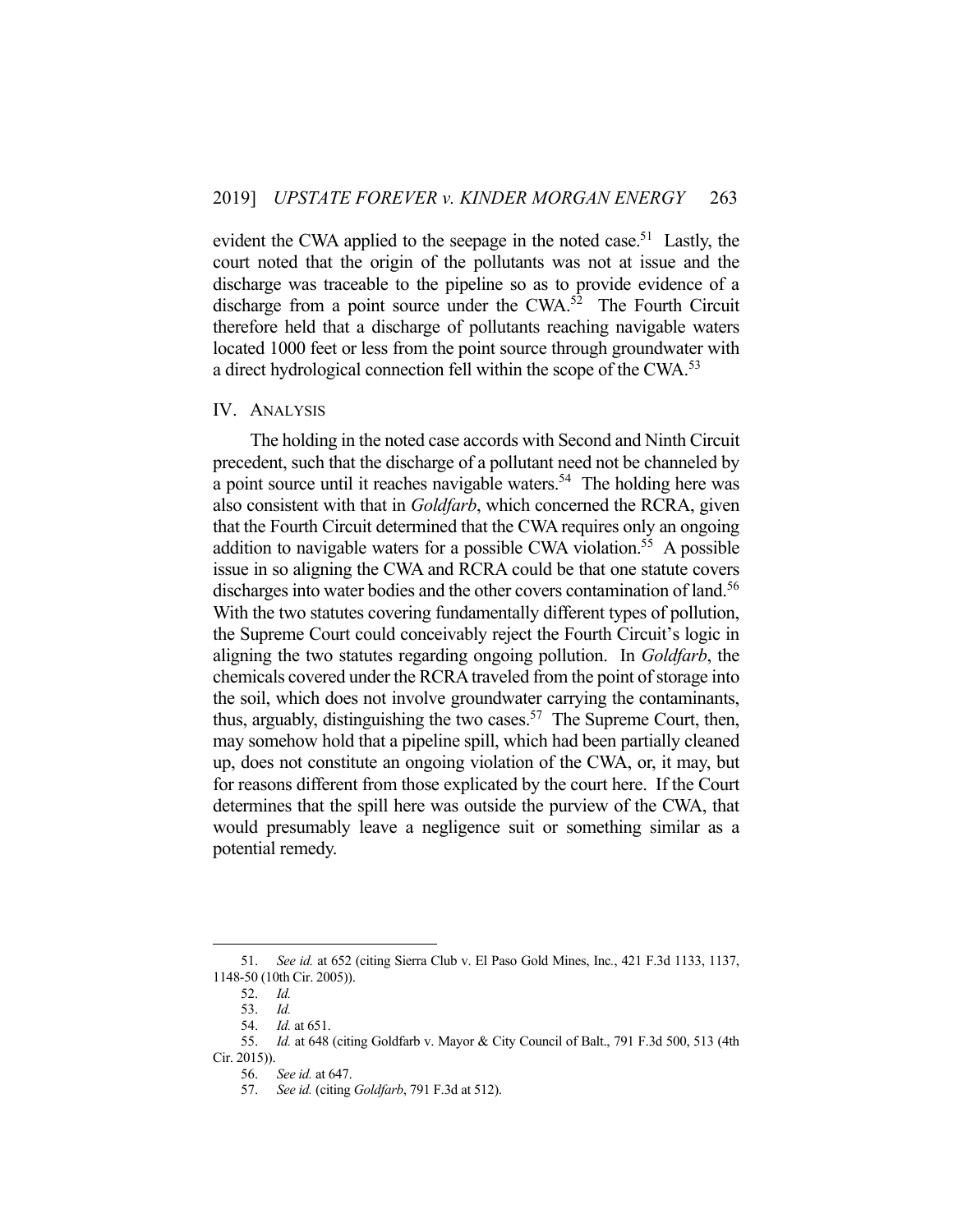With regard to the issue of what defines the discharge of a pollutant from a point source under the CWA, the Fourth Circuit largely relied on the textual interpretation of the statute as well as cases from the Second, Ninth, and Tenth Circuits because this was an issue of first impression in the Fourth Circuit.58 The court's reliance on *Sierra Club v. El Paso Gold Mines* may well be a point with which the Supreme Court ultimately takes issue as the Fourth Circuit invoked spatial distance, which is not explicitly a consideration in the CWA, in creating a kind of soft test for "discharge" proximity and evident impact.<sup>59</sup> Given an increasingly conservative Court's stated desire to rein in the CWA's regulatory domain,<sup>60</sup> it could conceivably wish to remand or clarify based on the Fourth Circuit's incorporation of relative distance. The practical impact of such a remand or clarification would be to ensure that the distance of 2.5 miles does not become some kind of de facto reference point, or "bright line," for CWA liability.

 The Sixth Circuit recently held—contrary to the court here, as well as those in other circuits—in *Kentucky Waterways Alliance v. Kentucky Utilities Co.* that the CWA did not extend to pollution traveling through groundwater.<sup>61</sup> The court reasoned that the CWA would conflict with the RCRA if the groundwater rule were in place because any coal ash pond with a hydrological connection to navigable water would require an NPDES Permit, which would contravene RCRA coverage because coal ash is considered solid waste.<sup>62</sup> Given that recent case and the Supreme Court's docketing of the instant matter, the issue of indirect discharges via groundwater under the CWA exists in a state of apparent flux.

#### V. CONCLUSION

 In the noted case, the Fourth Circuit took a particularized step in clarifying indirect discharges under the CWA. The court cemented its reasoning by utilizing a RCRA case seemingly apposite to the definition of an ongoing violation; the logic there, as stated, may not be airtight but certainly seems solid. In the noted case, it was apparent that Kinder

 <sup>58.</sup> *See id.* at 651-52.

 <sup>59.</sup> *See id.* at 652 ("This extremely short distance, if proved, provides strong factual support for a conclusion that Kinder Morgan's discharge is covered under the CWA.").

 <sup>60.</sup> Rapanos v. United States, 547 U.S. 715, 722 (2006) ("The enforcement proceedings . . . are a small part of the immense expansion of federal regulation of land use that has occurred under the Clean Water Act—without any change in the governing statute—during the past five Presidential administrations.").

 <sup>61. 905</sup> F.3d 925, 940 (6th Cir. 2018).

 <sup>62.</sup> *Id.* at 937-38.